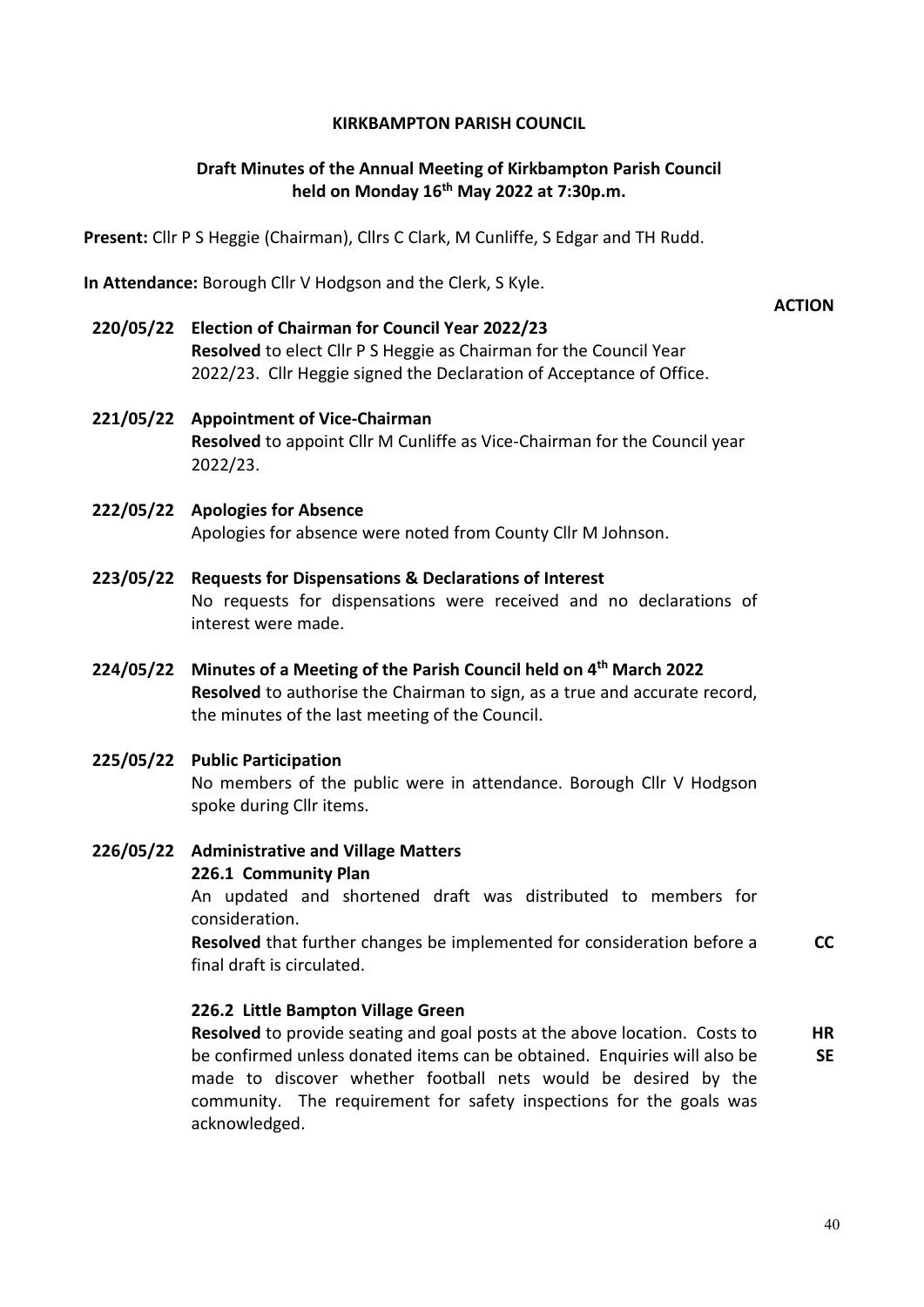#### **226.3 Queen's Platinum Jubilee**

Plans to commemorate the above, with a scarecrow trail, organised the Village Hall Committee, were noted. The distribution of the commemorative mugs to be organised to residents who ordered.

**CC SE**

#### **226.4 Programme of Meetings**

**Resolved** to agree the calendar of meeting dates for the council year 2022/23 being: Monday's 11 July 2022, 12 September 202, 14 November 2022, 9 January 2023, 13 March 2023 and 15 May 2023 *(TBC - New Council Year)*.

Apologies were for the July meeting from Cllr Clark and for November for Cllr Edgar.

#### **226.5 Review of Policies and Procedures**

**Resolved** to consider the review undertaken by the Clerk of the Council's Standing Orders, Financial Regulations, Complaint's procedure; procedures and practices in respect of Freedom of Information and data protection legislation; and policy for dealing with the press/media and to agree no changes are recommended at this time.

#### **226.6 Oughterby Village Green**

Concerns regarding drainage issues had been raised during the Annual Parish Meeting, with it being noted that the site of concern had once been a pond and was therefore subject to natural flooding issues.

## **227/03/22 Highways Matters**

#### **227.1 Updates & New Matters**

The poor condition of the road at Ploughlands had been reported to Highways. Further, a drain at the corner on the bottom of the Ploughlands Road had also been reported, as had running water adjacent to Kirkbampton Village Hall.

Some drainage works and repairs to potholes had recently been carried out, with the standard of workmanship higher than previous being noted.

#### **227.2 Hedgehog Highway Project**

The hedgehog gateways had been delivered and will be distributed to any residents who requested one. The surplus will be made available in the village hall during the Jubilee commemorations.

#### **227.3 Bus Timetables**

The planned withdrawal of the 93/93a bus service was noted, with a potential community bus take over being suggested as a replacement. It was agreed that the situation will be monitored for developments.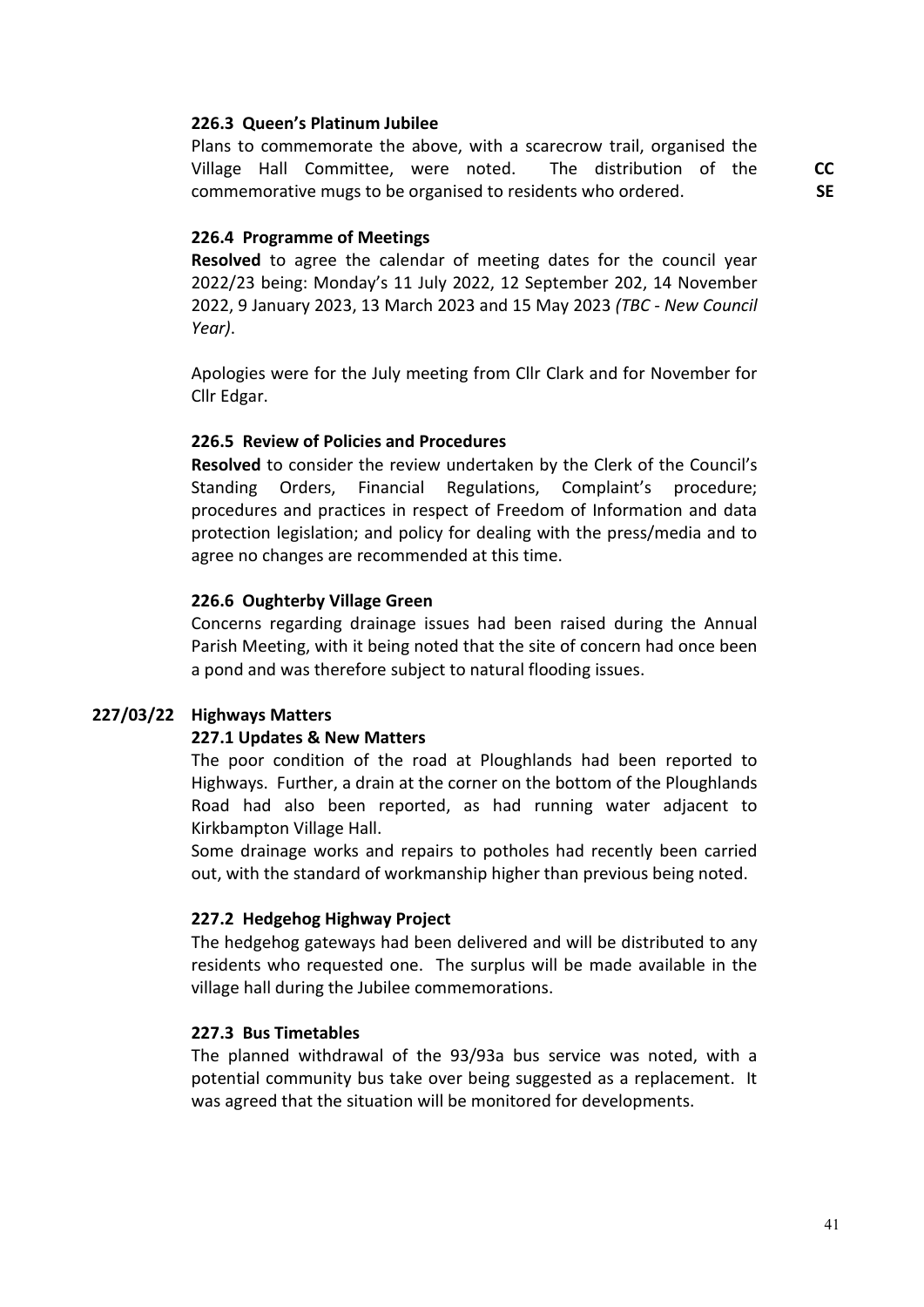# **228/03/22 Finance Matters**

## **228.1 Expenditure**

**Resolved** to approve payments detailed in the schedule as follows:

- Kirkbampton Village Hall £40.00 rental
- Stanwix Rural Parish Council, SLCC and phone contribution, £42.00
- Sarah Kyle, April salary & reimbursement, £244.18
- HMRC, April PAYE, £60.80
- Sarah Kyle, May salary, £243.98
- HMRC, May PAYE, £61.00
- CALC, subscription, £170.55
- BHIB, insurance, £336.22
- DM Payroll, annual payroll, £120.00
- Clerks and Councils Direct, mugs. £266.02

## **228.2 Receipts**

**Resolved** to note the receipt of £4375 from Allerdale Borough Council in respect of the first precept payment.

## **228.3 Internet Banking**

**Resolved** to reconfirm approval for the Clerk to authorise internet banking payments and for the direct debit for ICO payments to continue.

## **229/05/22 Annual Governance and Accountability Return 2021/22 229.1 Internal Auditors Report**

# **Resolved** to accept the end of year internal auditors report for the

financial year 2021/22, which had been circulated alongside the agenda.

## **229.2 Certificate of Exemption**

**Resolved** that the Parish Council wish to certify themselves as exempt from a limited assurance review under Section 9 of the Local Audit (Smaller Authorities) Regulations 2015 and to authorise the Chairman to sign and the RFO to submit a Certificate of Exemption to the External Auditor following confirmation that gross income or gross expenditure did not exceed £25,000 in the year of account ended 31 March 2022.

## **229.3 Annual Governance Statement**

**Resolved** to approve the Annual Governance Statement 2021/22 and authorise the Chairman to sign the Annual return.

## **229.4 Accounting Statements**

**Resolved** to approve Accounting Statements 2021/22 and authorise the Chairman to sign the annual return.

## **230/05/22 Councillor Matters**

**Cllr Heggie** reported that the length of the grass at Littlebampton was